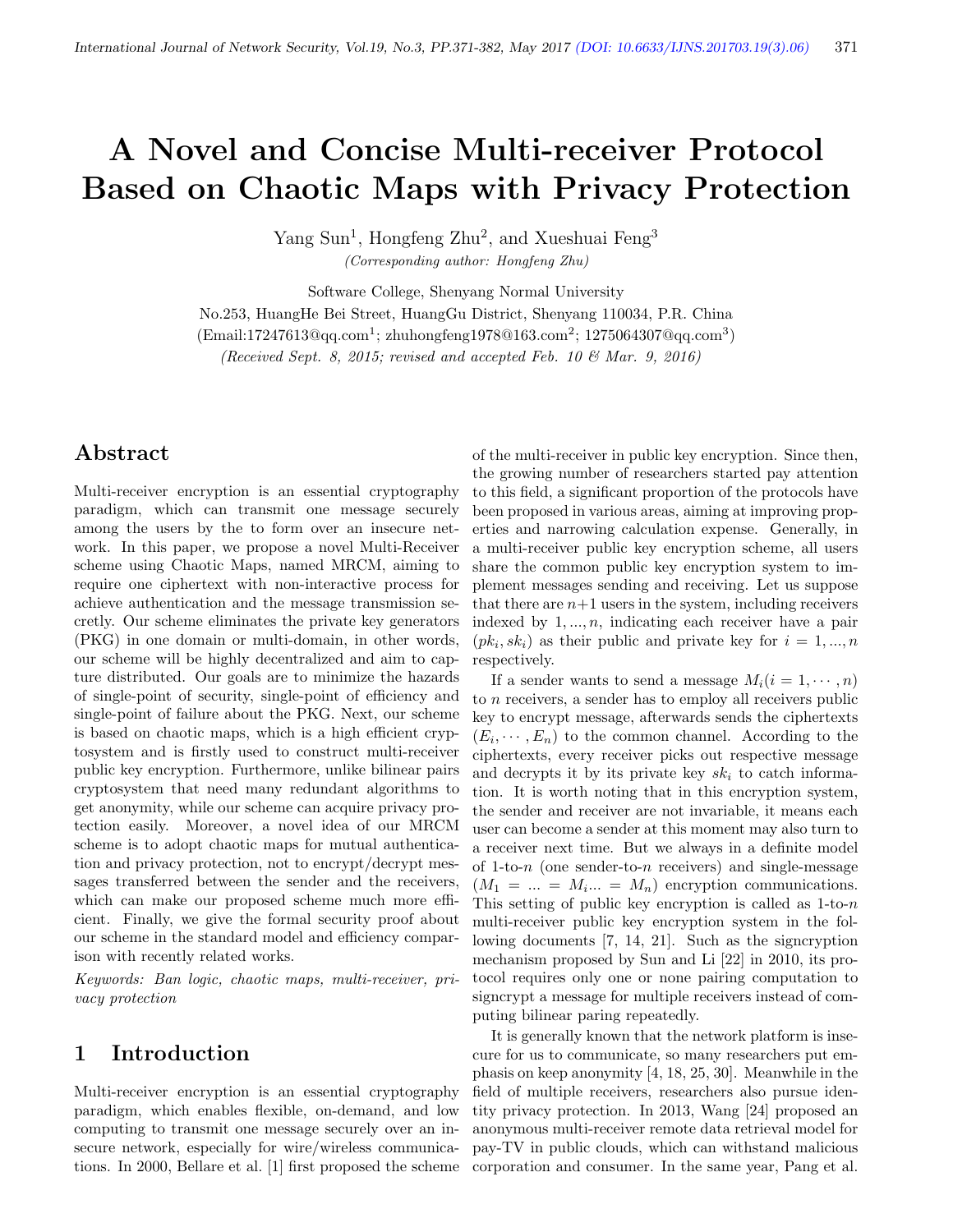present a novel multi-recipient signcryption scheme [16] with complete anonymity that can achieve both the signer and the receiver anonymity. Motivated by the notion of multi-receiver [1] and identity-based which was presented by Shamir [20], Baek et al. [1] proposed a new multireceiver identity-based encryption (MR-IBE) scheme in 2005.

In this protocol, a sender encrypt a message to receivers with each identifier information instead of the public key, then each receiver decrypt this message by his private key, which connected with their ID. And different with the protocol of [5], this scheme only needs one or none pairing computation, it is greatly shorten the calculation time. There is no denying the fact that this new model opens a new road for the network security management. Based on this protocol, Fan et al. [8] proposed an anonymous multi-receiver identity-based encryption scheme, it illustrated that the identity of any receiver can be concealed to anyone else. However, in the following years, the researchers conducted a series of improvement [13, 26, 32] to solve this anonymity problem. In the year of 2011, Qin et al. [17] introduced a threshold signcryption scheme, which can solve the problem of single-point failure among a number of participants.

Unlike the previous encryption system for multireceiver, in this paper, we construct a new efficient scheme based on chaotic maps named MRCM. As a basic algorithm, chaotic maps [9, 12, 23, 28] not only meet the operation efficiency, but also possess strong functionality. Therefore, we utilize traditional public key encryption method which based on chaotic maps to realize information transmission. Besides, as far as we know, it is the very first time that the researchers introduce a chaotic maps-based encryption scheme in the multi-receiver setting.

Due to in the IBE model [1], where the private key is allocated by a trusted private key generator (PKG), the unique private key generator is under great deal of work pressure. If the PKG system collapsed, all of the legal receivers will unable obtain their own private key, which will seriously affect the communication between the sender and receivers. For the purpose of overcome this potential problem, our scheme uses the conventional public/private key pairing  $(pk_i, sk_i)$  to achieve message encrypt/decrypt. With this method, the single-point is dispersed into multipoint so that can eliminate the insecurity cased by PKG, and improve the efficiency indirectly. At the same time, different from the scheme which depends on bilinear pairing to obtain anonymity in [24] and [16], endowed with anonymity by nature is our biggest advantage.

The rest of the paper is organized as follows: Some preliminaries are given in Section 2. Next, a new chaotic maps-based multi-receiver scheme is described in Section 3. In Section 4, we give the security of our proposed protocol. The efficiency analysis of our proposed protocol is given in Section 5. This paper is finally concluded in Section 6.

# 2 Preliminaries

#### 2.1 Pseudo-random Function Ensembles

If a function ensemble  $F = \{F_n\}_{n \in N}$  is pseudorandom [15], then for every probabilistic polynomial oracle  $A$  and all large enough  $n$ , we have that:

$$
Adv^{F}(A) = |Pr[A^{F_n}(1^n) = 1] - Pr[A^{G_n}(1^n) = 1]| < \varepsilon(n),
$$

where  $G = {G}_{n \in N}$  is a uniformly distributed function ensemble,  $\varepsilon(n)$  is a negligible function,  $Adv^F =$  $max_A\{Adv^F(A)\}\)$  denotes all oracle A, and  $Adv^F(A)$  represents the accessible maximum.

## 2.2 Definition and Hard Problems of Chebyshev Chaotic Maps

Let  $n$  be an integer and let  $x$  be a variable with the interval [−1, 1]. The Chebyshev polynomial [27]  $T_n(x) : [-1, 1] \rightarrow$ [-1, 1] is defined as  $T_n(x) = \cos(n\cos^{-1}(x))$ . Chebyshev polynomial map  $T_n: R \to R$  of degree n is defined using the following recurrent relation:

$$
T_n(x) = 2xT_{n-1}(x) - T_{n-2}(x),
$$

where  $n \ge 2$ ,  $T_0(x) = 1$ , and  $T_1(x) = x$ .

The first few Chebyshev polynomials are:

$$
T_2(x) = 2x^2 - 1, T_3(x) = 4x^3 - 3x, T_4(x) = 8x^4 - 8x^2 + 1, \cdots
$$

One of the most important properties is that Chebyshev polynomials are the so-called semi-group property which establishes that

$$
T_r(T_s(x)) = T_{rs}(x).
$$

An immediate consequence of this property is that Chebyshev polynomials commute under composition

$$
T_r(T_s(x)) = T_s(T_r(x)).
$$

In order to enhance the security, Zhang [33] proved that semi-group property holds for Chebyshev polynomials defined on interval  $(-\infty, +\infty)$ . The enhanced Chebyshev polynomials are used in the proposed protocol:

$$
T_n(x) = (2xT_{n-1}(x) - T_{n-2}(x)) \bmod N,
$$

where  $n > 2$ ,  $x \in (-\infty, +\infty)$ , and N is a large prime number. Obviously,

$$
T_{rs}(x) = T_r(T_s(x)) = T_s(T_r(x)).
$$

Definition 1. (Semi-group property) Semi-group property of Chebyshev polynomials:  $T_{rs}(x) = T_r(T_s(x)) =$  $cos(rcos^{-1}(scos^{-1}(x)))$  =  $cos(rscos^{-1}(x))$  =  $T_s(T_r(x)) = T_{sr}(x)$ , where r and s are positive integer and  $x \in [-1, 1]$ .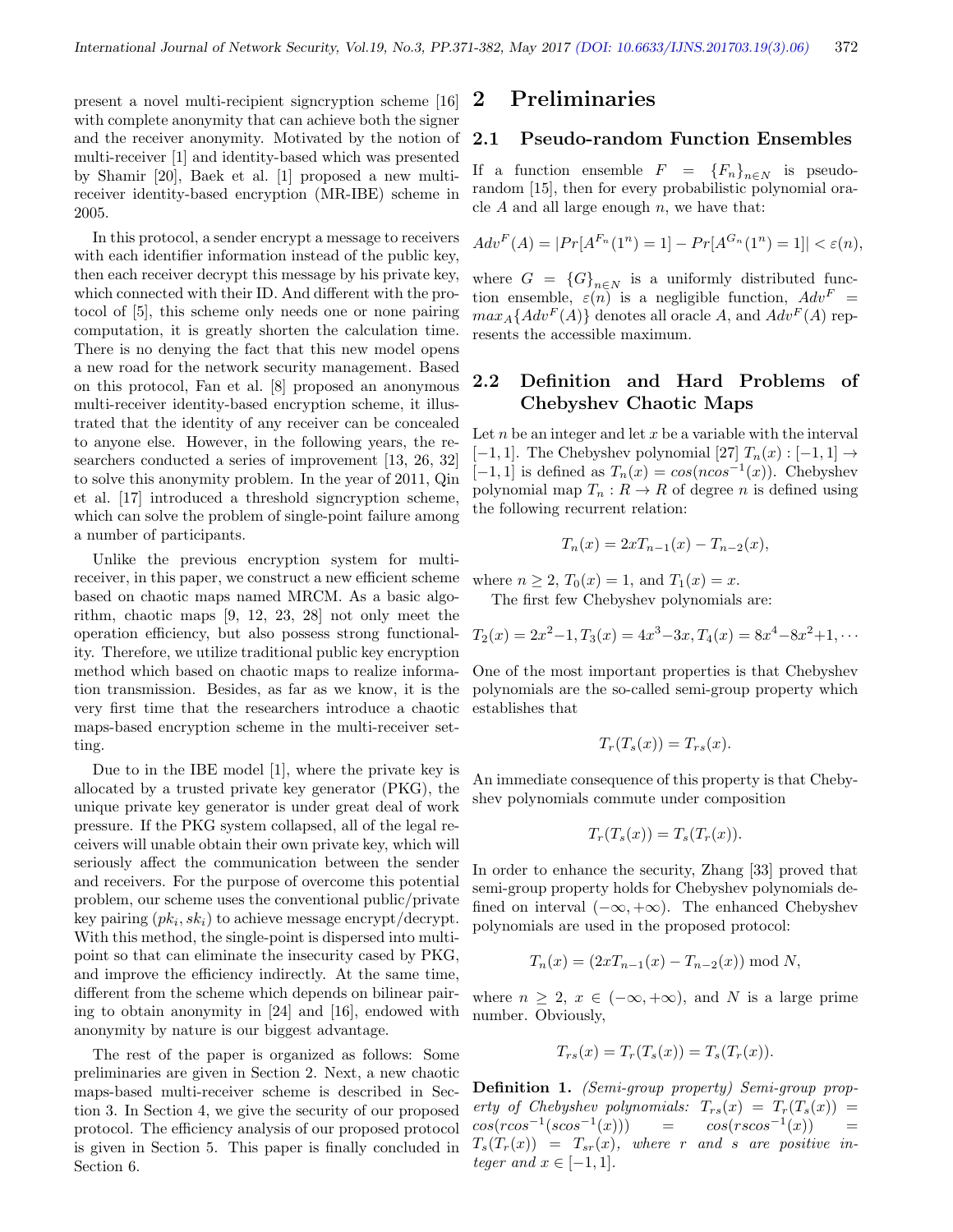Table 1: Notations

| Symbol               | Definition                                             |
|----------------------|--------------------------------------------------------|
| $ID_i$               | The identity of users                                  |
| $U_i(0\leq i\leq n)$ | The users involved in CRRM scheme                      |
| a, b                 | <b>Nonces</b>                                          |
| $(x, T_{K_i}(x))$    | Public key of $user_i$ based on Chebyshev chaotic maps |
| $K_i$                | Secret key of $user_i$ based on Chebyshev chaotic maps |
| F                    | Pseudo-random function                                 |
|                      | Concatenation operation                                |

Definition 2. (Chaotic Maps-Based Discrete Logarithm (CDL) problem) Given x and y, it is intractable to find the integer s, such that  $T_s(x) = y$ . The probability that a polynomial time-bounded algorithm A can solve the CDL problem is defined as  $Adv_{A}^{CDL}(p) = Pr[A(x, y) = r : r \in$  $Z_p^*, y = T_r(x) \text{ mod } p.$ 

Definition 3. (CDL assumption) For any probabilistic polynomial time-bounded algorithm A,  $Adv_{A}^{CDL}(p)$  is negligible, that is,  $Adv_A^{CDL}(p) \leq \varepsilon$ , for some negligible function  $\varepsilon$ .

Definition 4. (Chaotic Maps-Based Diffie-Hellman (CDH) problem) Given  $x, T_r(x)$  and  $T_s(x)$ , it is intractable to find  $T_{rs}(x)$ . The probability that a polynomial time-bounded algorithm A can solve the CDH problem is defined as  $Adv_{A}^{CDH}(p) = Pr[A(x, T_r(x) \mod p)]$  $p, T_s(x) \bmod p = T_{rs}(x) \bmod p : r, s \in Z_p^*].$ 

Definition 5. (CDH assumption) For any probabilistic polynomial time-bounded algorithm  $A$ ,  $Adv_{A}^{CDH}(p)$  is negligible, that is,  $Adv_A^{CDH}(p) \leq \varepsilon$ , for some negligible function ε.

## 2.3 Definition and Properties of Chebyshev Chaotic Maps [6, 10]

**Definition 6.**  $f : J \rightarrow J$  is said to be topologically transitive if for any pair of open sets  $U, V \subset J$ , there exists  $k > 0$  such that  $f^k(U) \cap V \neq \phi$ .

**Definition 7.**  $f : J \rightarrow J$  has sensitive dependence on initial conditions if there exists  $\delta > 0$  such that for any  $x \in J$  and any neighborhood N of x, there exist  $y \in N$ and  $n \geq 0$  such that  $|f^n(x) - f^n(y)| > \delta$ .

**Definition 8.** Let V be a set, then  $f: V \to V$  is said to be chaotic on V if

- 1) f has sensitive dependence on initial conditions.
- 2) f is topologically transitive.
- 3) Periodic points are dense in V .

**Definition 9.** Let  $f : A \rightarrow A, f : B \rightarrow B$  be two maps, if there exists a continuous surjection  $h : A \rightarrow B$  such that  $h \cdot g = g \cdot h$ , we say that these two maps f and g are topologically semi-conjugate.

**Theorem 1.** A non-zero polynomial is the  $n^{th}$  Chebyshev polynomial or its constant times iff the nonzero polynomial is the root of the differential equation

$$
(1 - x2)y'' - xy' + n2y = 0(n \in Z+).
$$

**Lemma 1.** If  $f : A \rightarrow A, g : B \rightarrow B$  are topologically semi-conjugate,

- 1) When p is the periodic point of f, then  $h(p)$  is the periodic point of g;
- 2) When the periodic point of  $f$  is dense in  $A$ , the periodic point of  $g$  is dense in  $B$ , where  $h$  is the topologically semi-conjugate between f and g.

**Lemma 2.** Assume  $f : A \rightarrow B$  is a map,  $A_0, A_1 \subset A$ , then  $f(A_0 \cap A_1) \subset f(A_0) \cap f(A_1)$ .

**Lemma 3.** When  $f : A \rightarrow A$  is topologically transitive,  $g : B \to B$  is topologically semi-conjugate f via h, then g is topologically transitive.

**Lemma 4.** Let  $R: S' \to S'$  be a map of the circle into itself, then  $R(\theta) = n\theta (n \in \mathbb{Z}, n \geq 2)$  is chaotic, where  $\theta$ is the radian value.

The concrete proof of chaotic properties can be found in the literature [10] and the enhanced properties of Chebyshev polynomials that defined on interval  $(-\infty, +\infty)$  still have the semi-group property (see [33]).

# 3 The Proposed MRCM Scheme

#### 3.1 Notations

The concrete notations used hereafter are shown in Table 1.

#### 3.2 MRCM Scheme

Figure 1 illustrates the MRCM scheme.

**Setup.** Simply speaking, for all the users  $U_i(0 \leq i \leq n)$ , their public keys are  $(x, T_{k_i}(x))$  ( $0 \le i \le n$ ) and the corresponding secret keys are  $k_i(0 \leq i \leq n)$ . And without loss of generality, we assume the user  $U_0$  is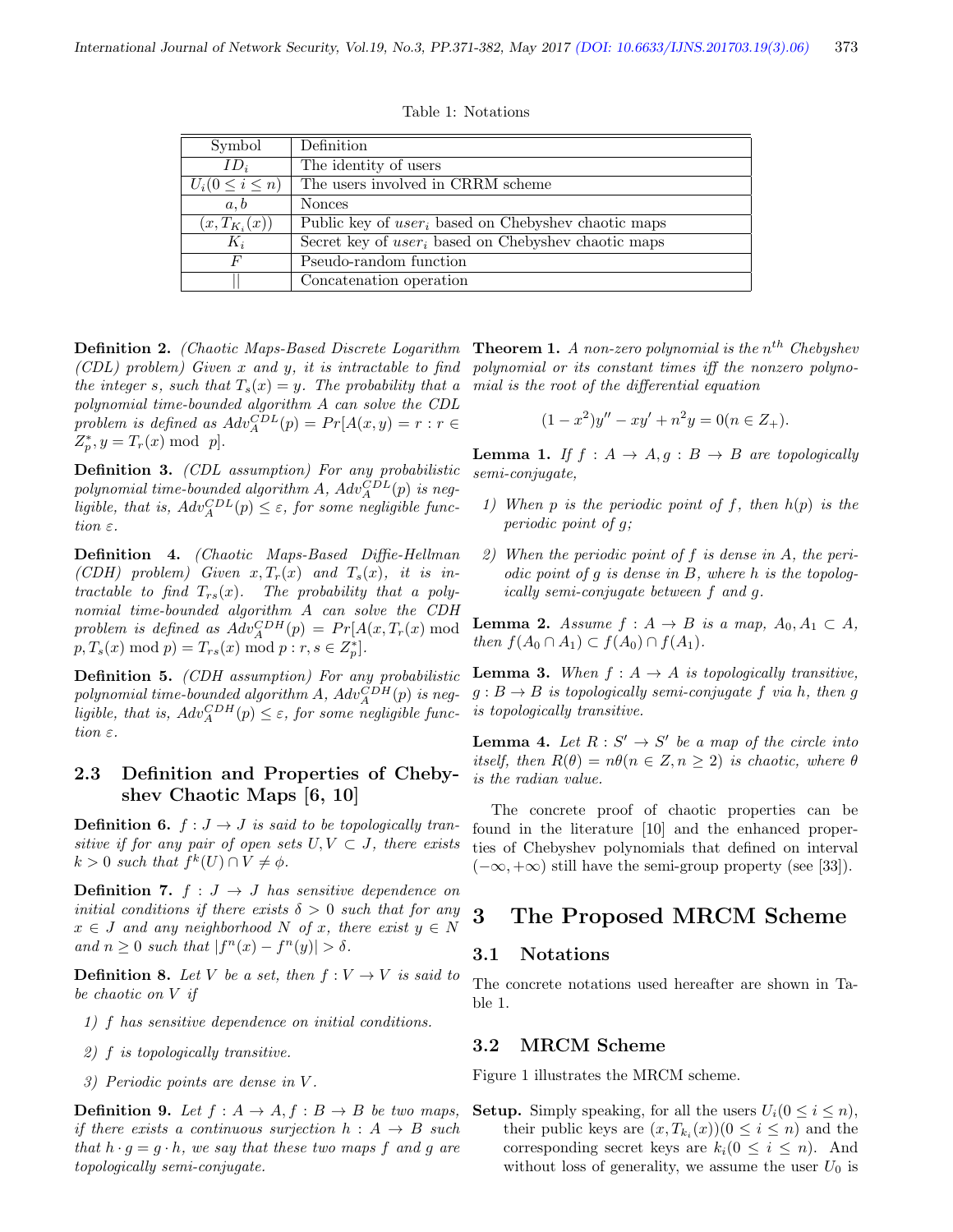

Figure 1: Chaotic maps-based multi-receiver with privacy protection scheme

the sender, and the users  $U_i(1 \leq i \leq n)$  are the receivers. Due to space limitation in this paper, we are not able to discuss the details about how to distribute the public-private key pairs of the users.

**Encrypt.** When a user  $U_0$  wants to send the same message m to the users  $U_i(1 \leq i \leq n)$ , she chooses two **3.3** large and random integers  $a$  and  $b$ . Next,  $U_0$  computes  $T_a(x)$ ,  $T_b(x)$ ,  $C_i = T_b T_{K_i}(x) (ID_0 || T_a(x))$ ,  $(1 \leq$  $i \leq n$ ,  $W_i = (m||T_a(x))T_{K_0}T_{K_i}(x)$ ,  $(1 \leq i \leq n)$  and  $F_i = F_{T_a(x)}(C_i||W_i), (1 \leq i \leq n)$ . Finally,  $U_0$  sends  ${T_b(x), C_i, W_i, F_i}$  to the users  $U_i(1 \leq i \leq n)$ .

#### Decrypt.

- 1) Upon receiving  $\{T_b(x), C_i, W_i, F_i\}$  from the sender, firstly, any user can recover the identity of the sender by using secret key  $K_i$  to compute  $T_{K_i}T_b(x)$  and get  $ID_0||T_a(x) = C_1/T_{K_1}T_b(x)$ .
- 2) Based the sender's identity  $ID_0$ ,  $U_i$  can get the public key  $T_0(x)$  and compute  $T_{K_i}T_{K_0}(x)$  for getting  $m||T_a(x) = W_1/T_{K_1}T_{K_0}(x)$ . This step is also authenticating the sender, if the sender is the "sender", the last step any user can recover the right message, if not, the recovered message will not be the plaintext.
- 3)  $U_i$  authenticates the message integrity  $F_{T_a(x)}(C_1||W_1) = F_1$ ?. If yes, the cipher-text is valid. Otherwise, the cipher-text is invalid or has been damaged during transmission.

4) Finally, based on their secret key  $K_i$ , any user in the group can recover the message  $m = \frac{W_i}{T_{K_i}T_{K_0}(x)} - T_a(x) = \frac{W_i}{T_{K_i}T_{K_0}(x)} - (\frac{C_i}{T_{K_i}T_b(x)} ID_0$ ).

#### **Consistency**

Let  $\{T_b(x), C_i, W_i, F_i\}$  be a valid ciphertext, for any user  $U_i$ , we have

$$
\frac{W_i}{T_{K_i}T_{K_0}(x)} - (\frac{C_i}{T_{K_i}T_b(x)} - ID_0)
$$
\n
$$
= \frac{W_i}{T_{K_i}T_{K_0}(x)} - (ID_0||T_a(x) - ID_0)
$$
\n
$$
= \frac{W_i}{T_{K_i}T_{K_0}(x)} - T_a(x)
$$
\n
$$
= m||T_a(x) - T_a(x)
$$
\n
$$
= m.
$$

# 4 Security Consideration

## 4.1 Security Analysis for Security Requirements and the Comparisons

There are many security requirements about protocol type. Because our proposed scheme is multi-receiver type with one message without exchanging process, there are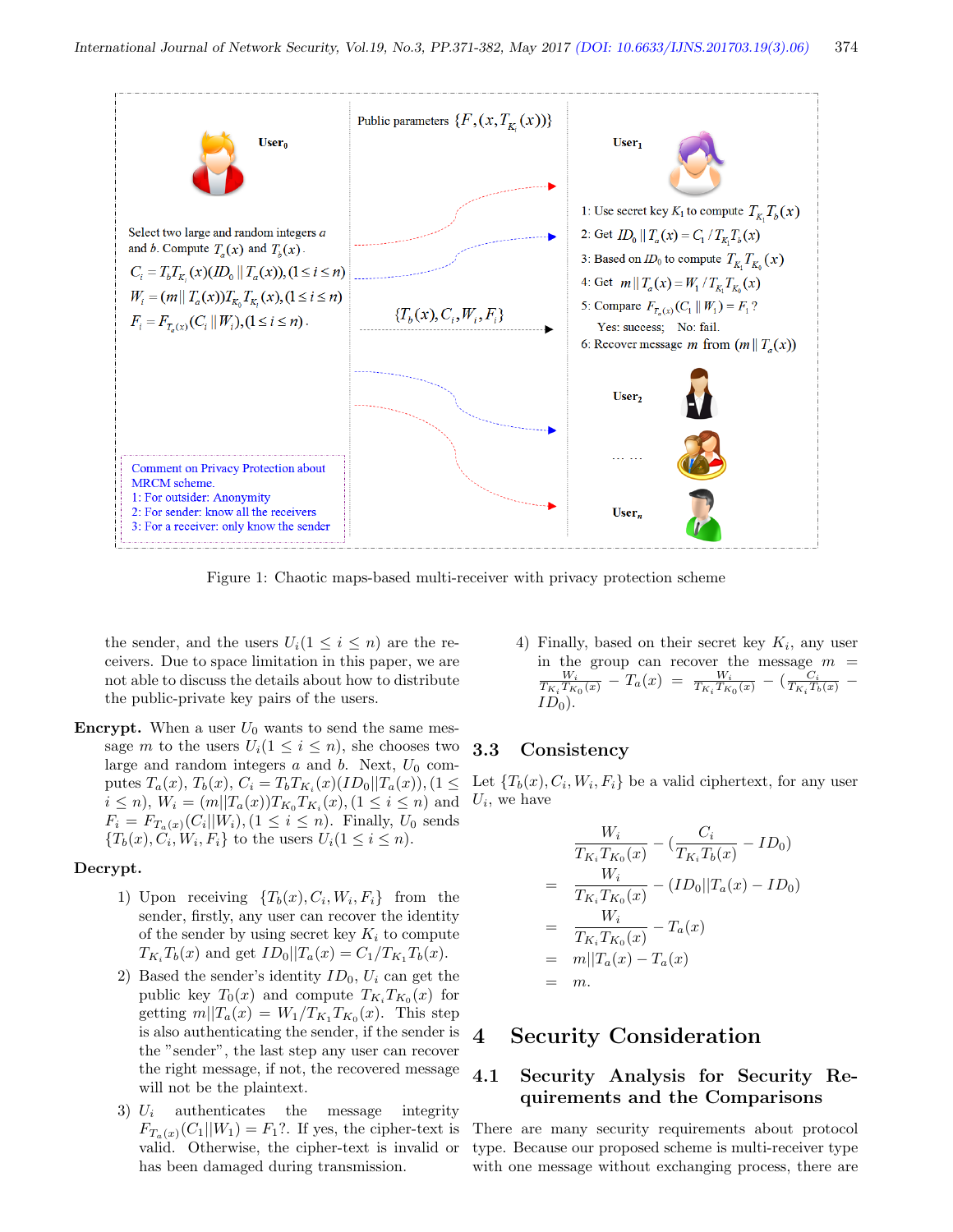| Attack Type    | Security<br>Re-                                                                                                                | Definition                                          | Reasons why we   |  |
|----------------|--------------------------------------------------------------------------------------------------------------------------------|-----------------------------------------------------|------------------|--|
|                | quirements                                                                                                                     |                                                     | do not discuss   |  |
| Automatic      | Guessing<br>at-                                                                                                                | In an off-line guessing attack, an attacker guesses | No password in-  |  |
| validation     | $(On-line)$<br>$\text{tacks}$                                                                                                  | a password or long-term secret key and verifies     | volved           |  |
| attacks        | or off-line)                                                                                                                   | his/her guess, but he/she does not need to par-     |                  |  |
|                |                                                                                                                                | ticipate in any communication during the guess-     |                  |  |
|                |                                                                                                                                | ing phase. In an undetectable on-line guessing      |                  |  |
|                |                                                                                                                                | attack, an attacker searches to verify a guessed    |                  |  |
|                |                                                                                                                                | password or long-term secret key in an on-line      |                  |  |
|                |                                                                                                                                | transaction and a failed guess cannot be detected   |                  |  |
|                |                                                                                                                                | and logged by the server.                           |                  |  |
|                | Losing<br>$\operatorname*{smart}% \nolimits_{\mathbb{Z}}\left( \mathbb{Z}^{\Sigma\left( 1\right) }% ,\mathbb{C}^{\ast}\right)$ | An adversary gets the user's smart device and       | No password $in$ |  |
|                | device<br>and                                                                                                                  | then carries out the guessing attacks.              | volved           |  |
|                | guessing attacks                                                                                                               |                                                     |                  |  |
|                | Guess-<br>Human                                                                                                                | In human guessing attacks, humans are used to       | No password in-  |  |
|                | ing Attacks                                                                                                                    | enter passwords in the trial and error process.     | volved           |  |
| No freshness   | Perfect forward                                                                                                                | An authenticated key establishment protocol pro-    | No session key   |  |
| verify attacks | secrecy                                                                                                                        | vides perfect forward secrecy if the compromise     | produced         |  |
|                |                                                                                                                                | of both of the node's secret keys cannot results in |                  |  |
|                |                                                                                                                                | the compromise of previously established session    |                  |  |
|                |                                                                                                                                | keys.                                               |                  |  |
|                | session<br>Known                                                                                                               | Each execution of the protocol should result in     | No session key   |  |
|                | key security                                                                                                                   | a unique secret session key. The compromise of      | produced         |  |
|                |                                                                                                                                | one session key should not compromise the keys      |                  |  |
|                |                                                                                                                                | established in other sessions.                      |                  |  |

Table 2: Definition and the reasons why we do not discuss

many security requirements no need to discuss (see Table 2).

Next, from the Table 3, we can see that the proposed scheme can provide known secure session key agreement, impersonation attack and so on. Some other security attributes:

1) The security of one ciphertext with some authentica-

tions.

tions.

Theorem 2. Our proposed scheme is one ciphertext security under the CMBDLP and CMBDHP assump-

Proof. Our proposed scheme is based on PKC (Public Key Cryptosystem), so there are two key points should be taken into account: each message must mix with a large random nonce and any public key cannot be used to encrypt secret message directly. Therefore, we construct  $W_i = (m||T_a(x))T_{K_0}T_{K_i}(x)$ ,  $(1 \leq i \leq n)$  to covered the secret message m. The encrypted message  $W_i$  is generated from  $a$  which is different in each session and is only known by the sender  $U_0$ . Any receiver can decrypt  $W_i$  using his/her own secret key, but the decrypted process is completely different: The middle process value  $T_{K_0}T_{K_i}(x)$  only can be computed by the corresponding receiver which is secure under the CMBDLP and

CMBDHP assumptions, and furthermore getting the  $m = m||T_a(x) - T_a(x)$ . Additionally, since the values a of the random elements is very large, attackers cannot directly guess the values a of the random elements to generate  $T_a(x)$ . Therefore, the proposed scheme provides one ciphertext security.  $\Box$ 

2) The security of privacy protection.

**Theorem 3.** Our proposed scheme is privacy protection partly under the CMBDLP and CMBDHP assumptions.

Proof. We divide the participants into three characters: the sender, the receivers and the outsiders (including attacker, any curious nodes and so on). The sender's identity is anonymity for outsiders because *ID*<sub>0</sub> is covered by  $C_i = T_bT_{K_i}(x)(ID_0||T_a(x)),$   $(1 \leq$  $i \leq n$ , and then only the legal receivers can use his/her secret key to recover the  $ID_0$ . Due to PKCbased about our scheme, the  $ID_0$  must be emerged to the legal receivers, or they cannot know the public key of the sender. The sender must know the receiver's identity because our scheme is adopted PKC and chaotic maps. All the receivers cannot know the others receivers because they only recover the corresponding  $C_i$  using their own secret key.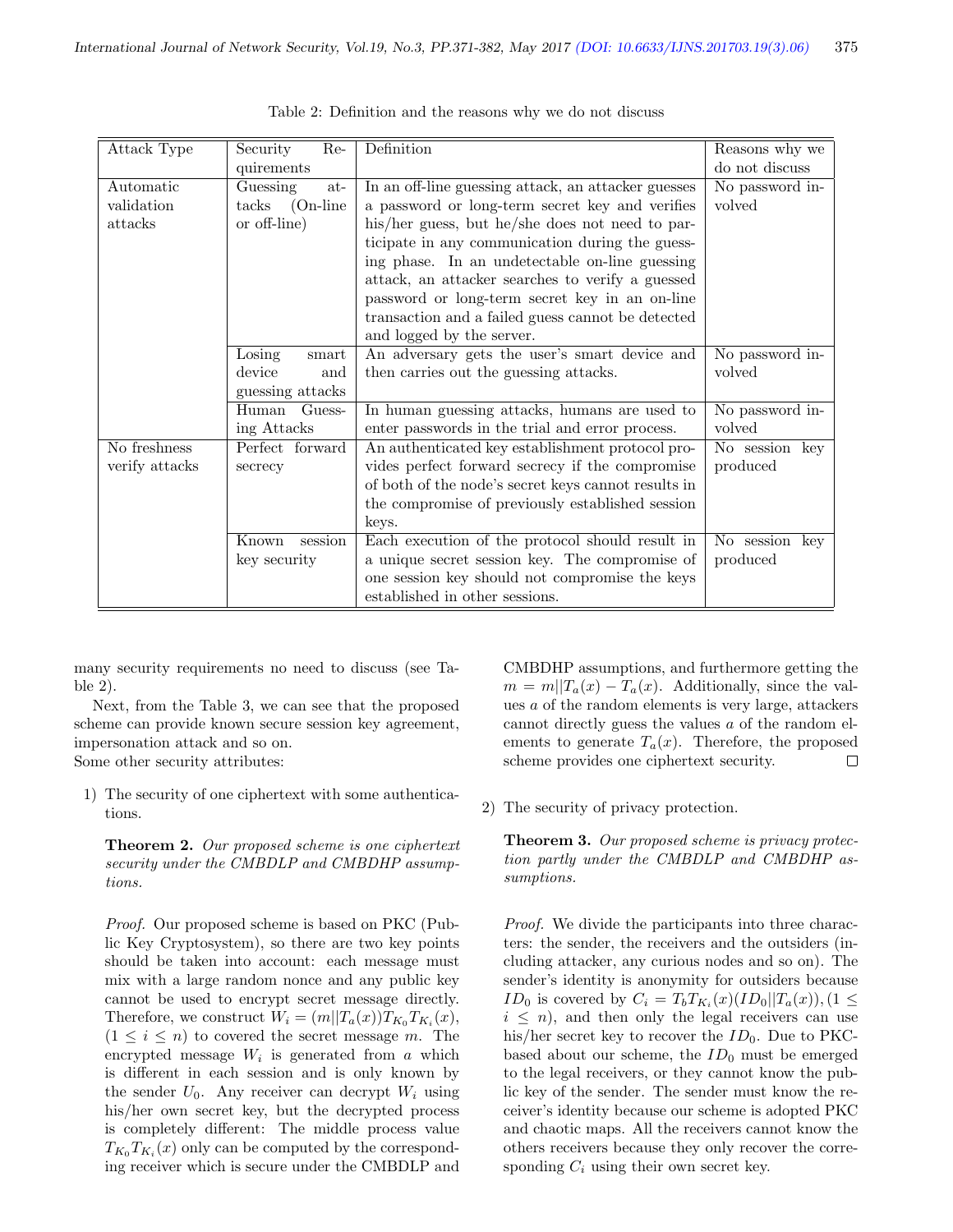| Attack Type                         | Security<br>Re- | Definition                                                         | Simplified Proof                 | Hard     |
|-------------------------------------|-----------------|--------------------------------------------------------------------|----------------------------------|----------|
|                                     | quirements      |                                                                    |                                  | Problems |
| Missing                             | Man-in-the-     | The MIMA attack is a form of ac-                                   | the information in-<br>All       | Chaotic  |
| encrypted                           | middle<br>at-   | tive eavesdropping in which the at-                                | cludes the $ID$ and some         | maps     |
| identity attackstack(MIMA)          |                 | tacker makes independent connections<br>nonces: $a, b$ and the an- |                                  | problems |
|                                     |                 | with the victims and relays messages                               | other form $T_a(x)$ , $T_b(x)$ . |          |
|                                     |                 | between them, making them believe                                  |                                  |          |
|                                     |                 | that they are talking directly to each                             |                                  |          |
|                                     |                 | other over a private connection, when                              |                                  |          |
|                                     |                 | in fact the entire conversation is con-                            |                                  |          |
|                                     |                 | trolled by the attacker.                                           |                                  |          |
|                                     | Impersonation   | An adversary successfully assumes the                              | the information in-<br>All       | Chaotic  |
|                                     | attack          | identity of one of the legitimate parties                          | cludes the $ID, (pk_i, sk_i)$    | maps     |
|                                     |                 | in a system or in a communications pro-                            | and<br>some nonces:<br>a, b      | problems |
|                                     |                 | tocol.                                                             | the<br>form<br>another<br>and    |          |
|                                     |                 |                                                                    | $T_a(x,T_b(x)).$                 |          |
| No<br>fresh-                        | Replay attack   | A replay attack is a form of network                               | Every important message          | Chaotic  |
| verify<br>ness                      |                 | attack in which a valid data transmis-                             | includes the nonces: $a, b$      | maps     |
| attacks                             |                 | sion is repeated or delayed maliciously                            | the another form<br>and          | problems |
|                                     |                 | or fraudulently.                                                   | $T_a(x)$ , $T_b(x)$ .            |          |
| $\overline{\mathrm{Design}}$<br>de- | Stolen-verifier | An adversary gets the verifier table                               | There are no any verifica-       | Chaotic  |
| fect attacks                        | attacks         | from servers by a hacking way, and then                            | tion tables in any node.         | maps     |
|                                     |                 | the adversary can launch any other at-                             |                                  | problems |
|                                     |                 | tack which called stolen-verifier attacks.                         |                                  |          |

Table 3: Definition and simplified proof

We construct  $C_i = T_b T_{K_i}(x) (ID_0 || T_a(x))$ ,  $(1 \leq i \leq$ n) to covered the sender's identity. The encrypted message  $C_i$  is generated from b which is different in each session and is only known by the sender  $U_0$ . Any receiver can decrypt  $C_i$  using  $T_b(x)$  and his/her own secret key, but the decrypted process is completely different: the middle process value  $T_{K_i}T_b(x)$  only can be computed by the corresponding receiver which is secure under the CMBDLP and CMBDHP assumptions, and furthermore getting the  $ID_0||T_a(x) = C_i/T_{K_i}T_b(x)$ , you can get  $ID_0$  and  $T_a(x)$  in the same time. Additionally, since the values b of the random elements is very large, attackers cannot directly guess the values a of the random elements to generate  $T_b(x)$ . Therefore, the proposed scheme provides privacy protection.

The privacy protection of our MRCM scheme belongs to the ID hiding(a user may use a resource or service without disclosing the user's identity during the protocol interaction), anyway, we must emphasize three points:

- a. Any outsider cannot get any ID information (sender or receivers) about our proposed scheme.
- b. Only the sender knows the ID information of all receivers.
- 

information. We sum up the privacy protection of our scheme in the Table 4.

 $\Box$ 

# 4.2 Security Proof Based on the BAN Logic

For convenience, we first give the description of some notations (Table 5) used in the BAN logic analysis and define some main logical postulates (Table 6) of BAN logic [3].

**Remark 1.**  $(X)_K$  means that the formula X is hash function with the key K. But in our scheme, we redefine  $(X)_K$ : the formula X is pseudo-random function with the key K to adopt the standard model.

According to analytic procedures of BAN logic and the requirement of multi-receiver scheme, our MRCM scheme should satisfy the following goals in Table 7.

First of all, we transform the process of our protocol to the following idealized form.

$$
(U_0 \to U_i)C: U_i \vartriangleleft T_b(x), T_bT_{K_i}(x)(ID_0||T_a(x)),
$$

 $(m||T_a(x))T_{K_0}T_{K_i}(x), (C_i||W_i)_{T_a(x)};$ 

c. Any receiver cannot get any other receiver's ID make the following assumptions about the initial state,According to the description of our protocol, we could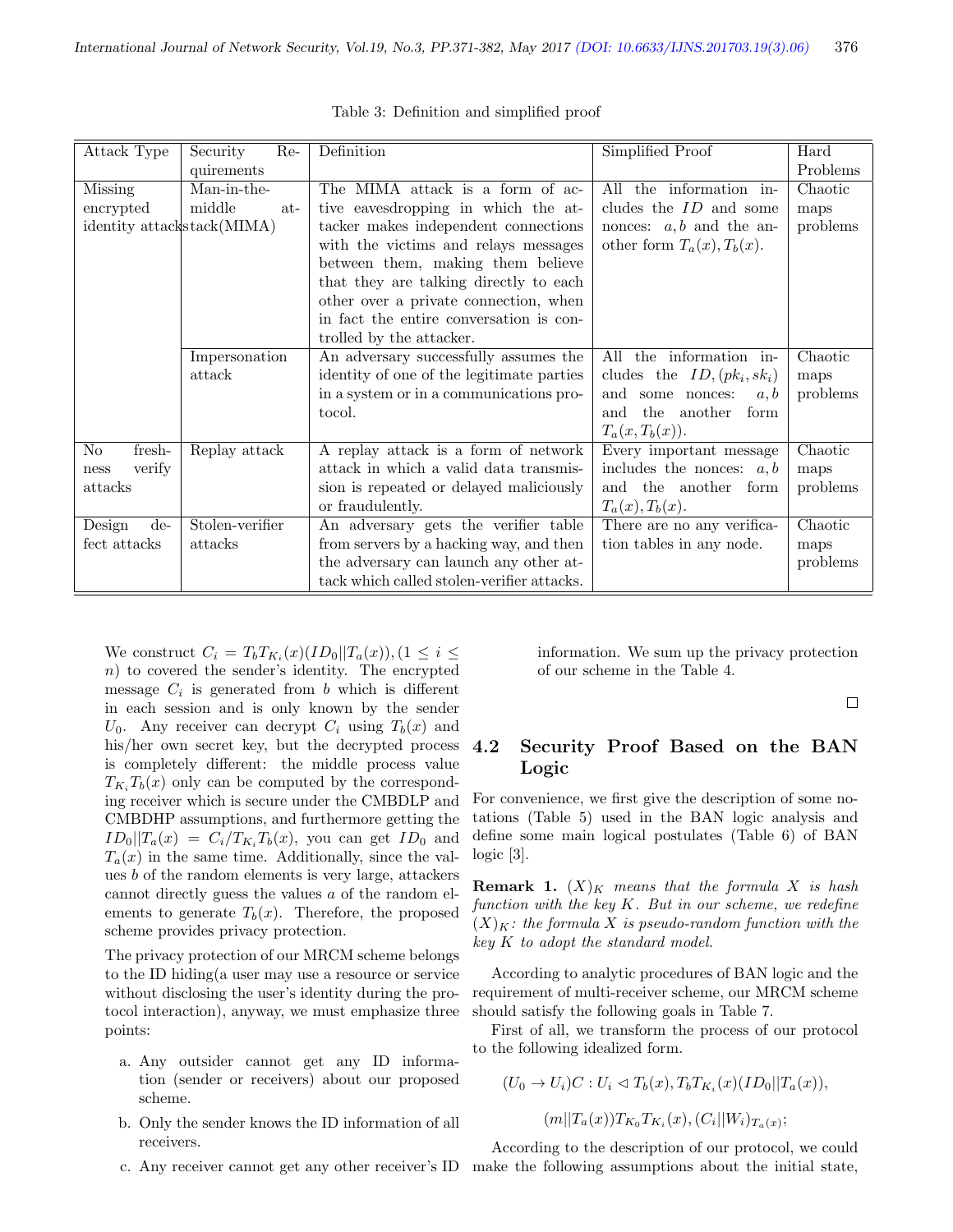| Security attributes                | 2009<br>19]         | [31] 2010 | [16] 2013 | Ours |     |
|------------------------------------|---------------------|-----------|-----------|------|-----|
| Missing encrypted identity attacks | For outsiders       | No        | Yes       | Yes  | Yes |
|                                    | For receivers       | No        | No        | No   | No  |
|                                    | For outsiders       | No        | No        | Yes  | Yes |
| Receiver anonymity                 | For other receivers | No        | No        | No   | Yes |
|                                    | For the sender      | No        | No        | No   | No  |

Table 4: Privacy protection comparisons

## Table 5: Notations of the BAN logic

| Symbol                | Definition                                                                                      |
|-----------------------|-------------------------------------------------------------------------------------------------|
| $P  \equiv X$         | The principal P believes a statement X, or P is entitled to believe X.                          |
| #(X)                  | The formula $X$ is fresh.                                                                       |
| $P \Rightarrow X$     | The principal $P$ has jurisdiction over the statement $X$ .                                     |
| $P \lhd X$            | The principal $P$ sees the statement $X$ .                                                      |
| $P \sim X$            | The principal $P$ once said the statement $X$ .                                                 |
| (X, Y)                | The formula X or Y is one part of the formula $(X, Y)$ .                                        |
| $\langle X\rangle_Y$  | The formula $X$ combined with the formula $Y$ .                                                 |
| $X_K$                 | The formula $X$ is encrypted under the key $K$ .                                                |
| $(X)_K$               | The formula X is hash function with the key $K$ . If there is no $K$ , and that means is no key |
|                       | input.                                                                                          |
| $P_{\perp}K_{\perp}Q$ | The principals $P$ and $Q$ use the shared key $K$ to communicate. The key $K$ will never be     |
|                       | discovered by any principal except $P$ and $Q$ .                                                |
|                       | The public key of P, and the secret key is described by $K^{-1}$ .                              |

Table 6: Logical postulates of the BAN logic

| Symbol                                                         | Definition                                                    |
|----------------------------------------------------------------|---------------------------------------------------------------|
| $P \equiv P, K, Q, P\{X\}_K$<br>$P\vert \equiv Q \vert \sim X$ | The message-meaning rule $(R_1)$                              |
| $P \equiv \#(X)$<br>$P\vert \equiv \#(X,Y)$                    | The freshness-conjunction rule $(R_2)$                        |
| $P\equiv\#(X), P\equiv Q\sim X$<br>$P\equiv Q\equiv X$         | The nonce-verification rule $(R_3)$                           |
| $P\equiv Q \rightarrow X, P\equiv Q \equiv X$<br>$P \equiv X$  | The jurisdiction rule $(R_4)$                                 |
| $P\equiv Q \equiv (X,Y)$<br>$P\equiv Q \equiv X$               | The belief rules $(R_5)$                                      |
|                                                                | Remark 3: Molecule can deduce denominator for above formulas. |

Table 7: Goals of the proposed scheme

| Goals                                                                                                          |
|----------------------------------------------------------------------------------------------------------------|
| $\text{Goal } 1. \ U_0 \equiv (U_0 \_m U_i); \quad \text{Goal } 2. \ U_0 \equiv U_i \equiv (U_0 \_m U_i);$     |
| $\text{Goal } 3. \ U_i \equiv (U_i \ m \ U_0); \quad \text{Goal } 4. \ U_i \equiv U_0 \equiv (U_i \ m \ U_0);$ |
| Where $U_0$ means the sender, $U_i(1 \leq i \leq n)$ means the $n-receiver$ , and m means the messages.        |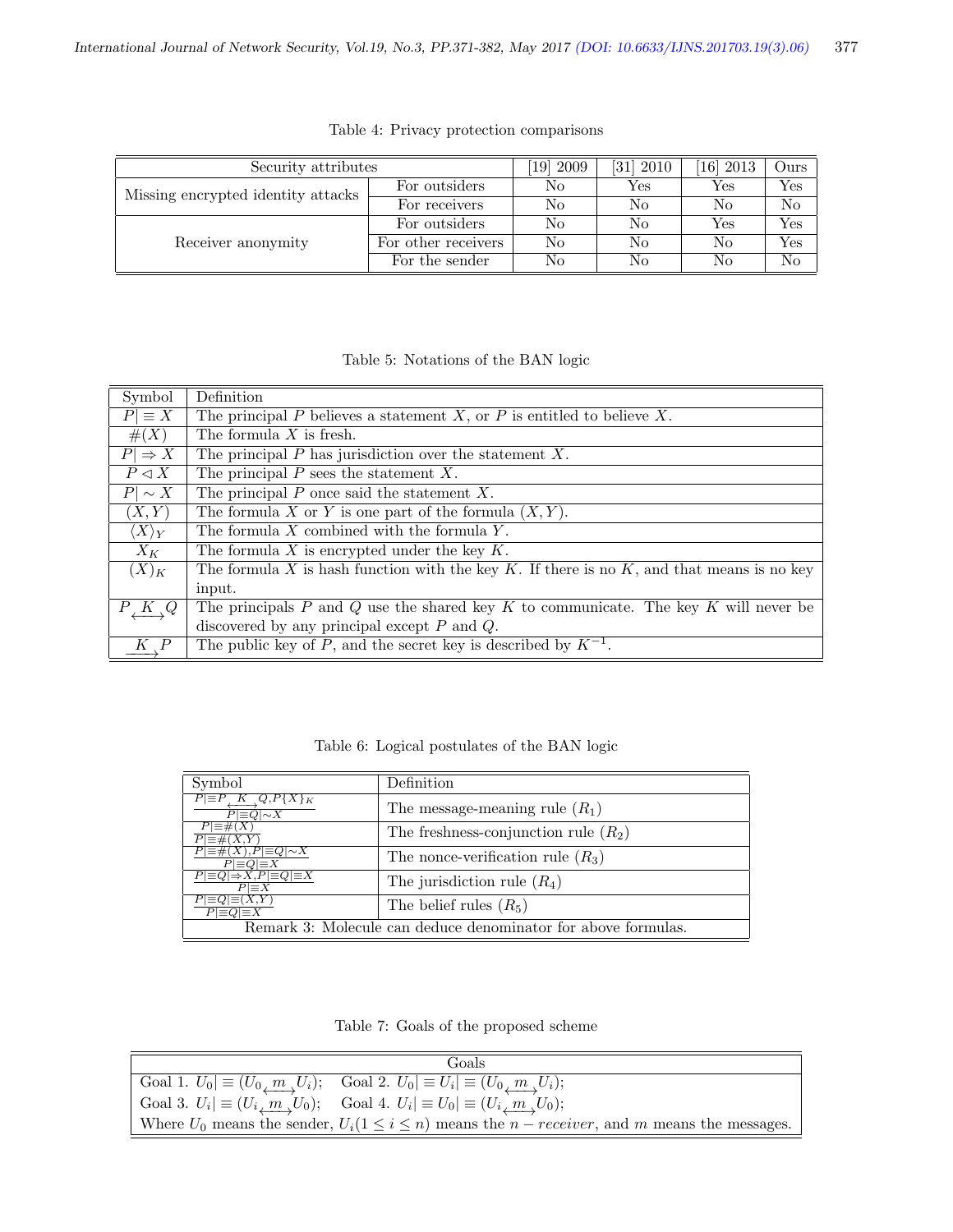| Initial states                                     |                                                        |  |  |
|----------------------------------------------------|--------------------------------------------------------|--|--|
| $P_1: U_0 \equiv T_{K_i}(x) U_i$                   | $ P_2:U_i \equiv T_{K_0}(x)U_0$                        |  |  |
| $P_3: U_0  \equiv \#(a)$                           | $P_4: U_0  \equiv \#(b)$                               |  |  |
| $P_5: U_0 \equiv U_0 \, T_{K_0} T_{K_i}(x) \, U_i$ | $ P_6:U_i \equiv U_i\left[T_{K_i}T_{K_0}(x)\right]U_0$ |  |  |

Table 8: Assumptions about the initial state of our protocol

which will be used in the analysis of our protocol in Table 8.

Based on the above assumptions, the idealized form of our protocol is analyzed as follows. The main steps of the proof are described as follows. According to the ciphertext  $C$  and  $P_2, P_6$  and attributes of chaotic maps, and relating with  $R_1$ , we could get:

$$
S_1: U_i| \equiv U_0| \sim C_i.
$$

Based on the initial assumptions  $P_3$ ,  $P_4$  and relating with  $R_2$ , we could get:

$$
S_2: U_i| \equiv \sharp C_i.
$$

Combine  $S_1, S_2, P_3, P_4, P_5, P_6, R_3$  and attributes of chaotic maps, we could get:

$$
S_3: U_i| \equiv \sharp ID_0, T_a(x), T_b(x).
$$

Based on  $R_5$ , we take apart  $S_3$  and get:

$$
S_4: U_i \equiv \sharp T_b(x), S_5: U_i \equiv \sharp T_a(x).
$$

Combine  $S_3, S_4$  and attributes of chaotic maps, we can get the fresh and privacy protection about sender's identity. Combine  $S_5$  and attributes of chaotic maps, we can get the message m for all the  $U_i(1 \leq i \leq n)$ .

**Combine 1.** Because the 1-to-n parties ( $U_0$  and  $U_i$  (1  $\leq$  $i \leq n$ ) communicate each other just now, they confirm the other is on-line. Moreover, since the  $U_i(1 \leq i \leq n)$ can get  $ID_0$  and  $T_a(x)$  from the  $T_bT_{K_i}(x)(ID_0||T_a(x))$ with his own secret key, and based on  $S_5, R_4$  with chaotic maps problems, we could get:

**Goal 1.** 
$$
U_0 \equiv (U_0 \underbrace{m}{\rightarrow} U_i);
$$

**Goal 2.**  $U_0 \equiv U_i \equiv (U_0 \underbrace{m}{\rightarrow} U_i);$ 

**Goal 3.** 
$$
U_i | \equiv (U_i \underbrace{m_i} U_0);
$$

**Goal 4.** 
$$
U_i | \equiv U_0 | \equiv (U_i \underline{m}_i U_0);
$$

According to (Goal 1  $\sim$  Goal 4), we know that both sender  $U_0$  and receivers  $U_i(1 \leq i \leq n)$  believe that the  $U_i(1 \leq i \leq n)$  can authenticate  $U_0$  and recover the message based on the fresh nonces a, b and the  $(pk_i, sk_i)$  ( $0 \leq$  $i \leq n$ .

# 5 Efficiency Analysis

## 5.1 The Comparisons among Different Algorithms

Compared to  $RSA<sup>1</sup>$ ,  $ECC<sup>2</sup>$  and Bilinear map<sup>3</sup>, Chebyshev polynomial computation problem offers smaller key sizes, faster computation, as well as memory, energy and bandwidth savings. Chaotic maps encryption algorithm: As a special form of motion, Chaos means that in a certain nonlinear system can appear similar to the behavior of random phenomena without needing any random factors. Chaotic system has the characteristics of certainty, boundness, sensibility to initial parameters and unpredictability, etc. Chaotic maps encryption algorithm utilizes the unique semi-group mature of Chebyshev chaotic maps, based on two difficult problems-the chaotic maps discrete logarithm problem and the chaotic maps Diffie-Hellman problem, puts forward a kind of encryption algorithm. Compared with ECC encryption algorithm, Chaotic maps encryption algorithm avoids scalar multiplication and modular exponentiation computation, effectively improves the efficiency. However, Wang [27] proposed several methods to solve the Chebyshev polynomial computation problem. To be more precise, on an Intel Pentium4 2600 MHz processor with 1024 MB RAM, where  $n$  and  $p$  are 1024 bits long, the computational time of a one-way hashing operation, a symmetric encryption/decryption operation, an elliptic curve point multiplication operation and Chebyshev polynomial operation is 0.0005s, 0.0087s, 0.063075s and 0.02102s separately [11]. Moreover, the computational cost of XOR operation could be ignored when compared with other

 ${}^{1}$ RSA encryption algorithm: RSA encryption algorithm is a kind of algorithm based on big integer factorization, its public keys and secret keys are the function of two large prime numbers (Which large prime numbers are more than 100 digits of decimal.). RSA encryption algorithm, as the first algorithm which can be used to encryption and digital signature, is easily to understand and operate.

 $^2\mathbf{ECC}$  encryption algorithm: ECC encryption algorithm is a kind of public-key cryptosystem algorithm, its mathematical theory is that using the rational points on the Elliptic curve constitutes Abel additive group, and utilizes the computational difficulty of discrete logarithm.

<sup>&</sup>lt;sup>3</sup>Bilinear map: In mathematics a pairing function is a process to uniquely encode two natural numbers into a single natural number. In mathematics, a bilinear map is a function combining elements of two vector spaces to yield an element of a third vector space. It is called bilinear because it is linear in each of its arguments.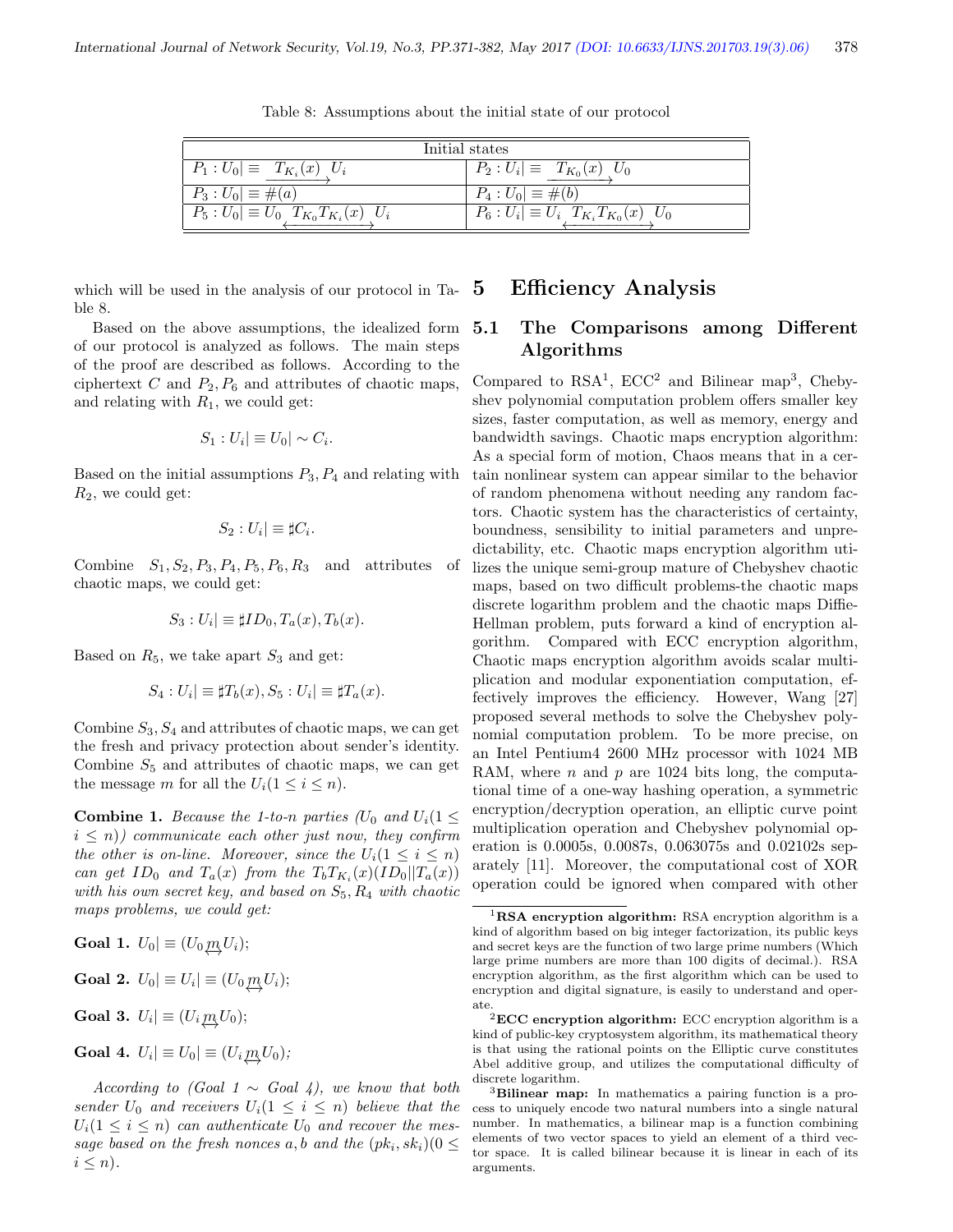operations. According to the results in [2], one pairing operation requires at least 10 times more multiplications in the underlying finite field than a point scalar multiplication in ECC does in the same finite field.

Through the above mentioned analysis, we can reached the conclusion approximately as follows:

$$
T_p \approx 10T_m, T_m \approx 3T_c, T_c \approx 2.42T_s, T_s \approx 17.4T_h,
$$

we sum up these formulas into one so that it can reflect the relationship among the time of algorithms intuitively.

$$
T_p \approx 10 T_m \approx 30 T_c \approx 72.6 T_s \approx 1263.24 T_h,
$$

where  $T_p$ : Time for bilinear pair operation;  $T_m$ : Time for a point scalar multiplication operation;  $T_c$ : The time for executing the  $T_n(x)$  mod p in Chebyshev polynomial;  $T_s$ : Time for symmetric encryption algorithm;  $T_h$ : Time for Hash operation. Table 9 given the comparison for RSA, ECC and Chaotic maps.

About these algorithms, our proposed multi-receiver scheme only used the chaotic cipher as the main algorithm which is more efficient bilinear pair operation and a point scalar multiplication operation ECC-based (see the Table 10). As for Hash operation and pseudo-random function, it can be ignored compared with the other three algorithms.

## 5.2 The Efficient Usage about Chaotic Maps

Most of chaotic maps-based protocols for achieving key agreement or encrypted messages usually adopt ChaoticM aps−BasedDiff ie−Hellman(CDH)problem to get the same session key to encrypting/decrypting messages transferred between user and server [9, 28, 29]. But our proposed scheme only uses CDHproblem to get temporary key for attaching messages to it, which can make our scheme more efficient, and the users's privacy information is protected. In other words, we change the usage of chaotic maps from the form  $E_{T_aT_b(x)}(message)$  to another form  $T_aT_b(x) \cdot (messages)$ , obviously, the latter is much more efficient than the former.

# 5.3 The Comparisons among Our MRCM Scheme and the Related Literatures

In this section, we make a comparison between the MRCM and other multi-receiver scheme to judge its function and competence. From Table 10, we can conclude that our scheme is more efficient than the others.

# 6 Conclusion

In this paper, we propose MRCM, a novel scheme towards building a PKC-based scheme for a sender sending only

one encrypted message with some authentication information to multi-receiver, and at the same time, achieving privacy protection. The core idea we have followed is that the most existing multi-receiver schemes are bilinear pairing-based, for improving the efficiency, should be exploited to securely change another efficient cryptosystem, such as, chaotic maps in this paper. Since the hash function is not used, and chaotic maps is adopted to a new encrypted algorithm without using symmetrical encryption, the proposed solution offers significant advantages (the standard model and high-efficiency) with respect to a traditional multi-receiver protocols. Compared with the related works, our MRCM scheme is not the trade off between security and efficiency, but is comprehensively improved scheme.

# Acknowledgments

This work is supported by the Liaoning Provincial Natural Science Foundation of China (Grant No. 201602680).

# References

- [1] J. Baek, R. Safavinaini and W. Susilo, "Efficient multi-receiver identity-based encryption and its application to broadcast encryption," Lecture Notes in Computer Science, vol. 3386, pp. 380–397, Springer, 2005.
- [2] P. S. L. M. Barreto, B. Lynn and M. Scott, "On the selection of pairing-friendly groups," in Selected Areas in Cryptography, LNCS 3006, pp. 17–25, Springer-Verlag, 2004.
- [3] M. Burrows, M. Abadi, and R. Needham, "A logic of authentication," ACM Transactions on Computer Systems, vol. 8, pp. 18–36, 1990.
- [4] H. L. Chan, X. Deng, H. Zhu, "Design and security analysis of anonymous group identification protocols," Lecture Notes in Computer Science, vol. 2274, pp. 188–198, Springer, 2002.
- [5] B. Dan, M. Franklin, "Identity-based encryption from the weil pairing," SIAM Journal on Computing, vol. 32, no. 3, pp. 586–615, 2003.
- [6] R. L. Devaney, J. P. Eckmann, "An introduction to chaotic dynamical systems," Mathematical Gazette, vol. 19, no. 2, pp. 204–205, 1990.
- [7] E. Ekrem, S. Ulukus, "Multi-receiver wiretap channel with public and confidential messages," IEEE Transactions on Information Theory, vol. 59, no. 4, pp. 2165–2177, 2013.
- [8] C. Fan, L. Y. Huang and P. H. Ho, "Anonymous multi receiver identity-based encryption," IEEE Transactions on Computers, vol. 59, no. 9, pp. 1239– 1249, 2010.
- [9] C. Guo, C. C. Chang, "Chaotic maps-based password-authenticated key agreement using smart cards," Communications in Nonlinear Science and Numerical Simulation, vol. 18, pp. 1433–1440, 2013.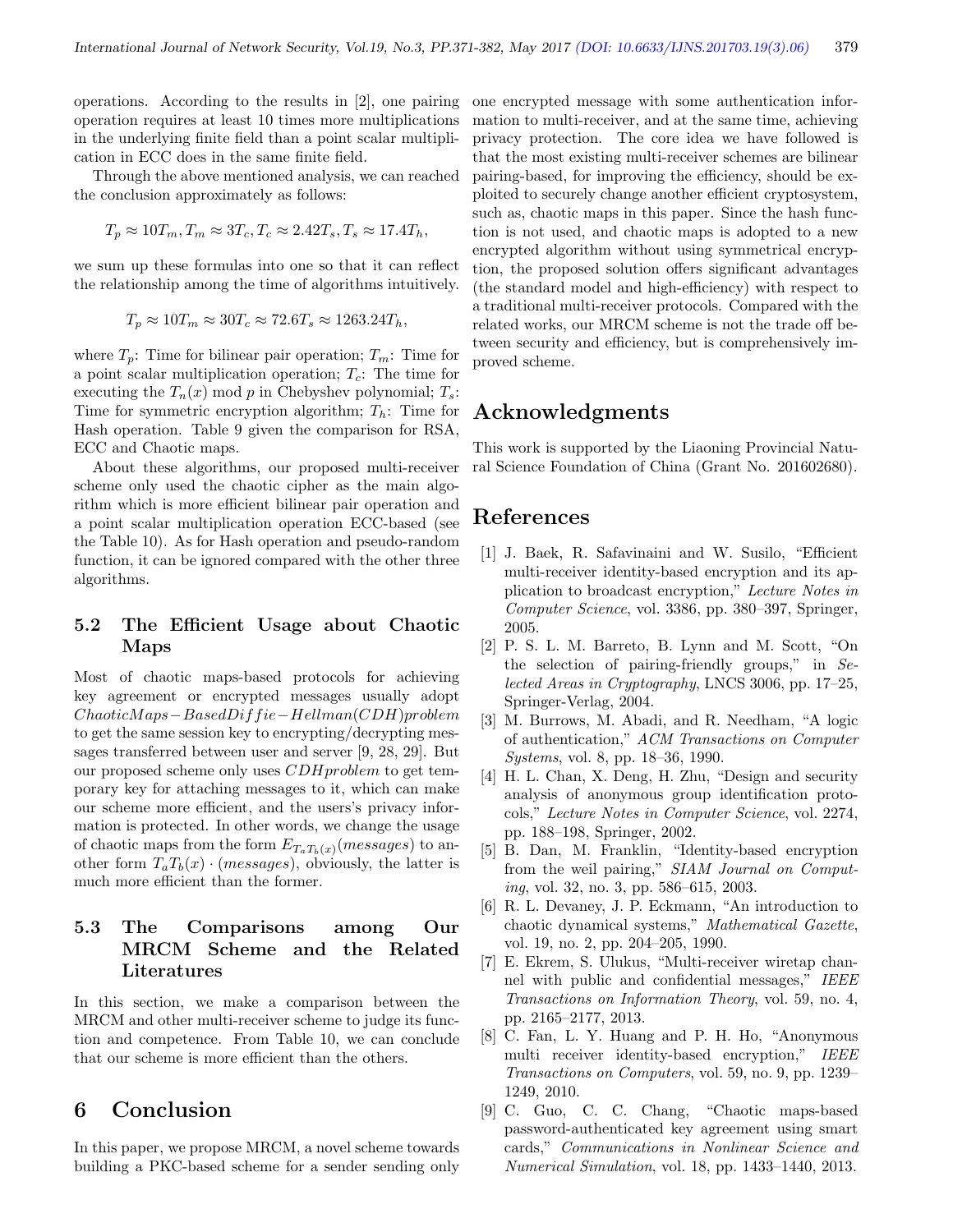|                      | RSA encryption algorithm  | ECC encryption algorithm     | Chaotic maps encryption    |  |
|----------------------|---------------------------|------------------------------|----------------------------|--|
|                      |                           |                              | algorithm                  |  |
| Items                |                           | Differences                  |                            |  |
| Mathematical basis   | Large prime number        | Elliptic curve               | Chebyshev polynomial       |  |
| Difficult<br>problem | large prime factorization | Discrete logarithm calcula-  | Chaotic maps discrete log- |  |
| assumptions          | problem                   | tion problem on the elliptic | arithm problem, Chaotic    |  |
|                      |                           | curve                        | maps Diffie-Hellman prob-  |  |
|                      |                           |                              | lem                        |  |
| Operation Cost       |                           |                              |                            |  |
| Operation Speed      |                           |                              |                            |  |
| Security Level       |                           |                              |                            |  |
|                      | Normal<br>Good            | Excellent $\sim$             |                            |  |

Table 9: Comparison for RSA, ECC and Chaotic maps

Table 10: Comparisons between our proposed scheme and the related literatures

| Some property               | [19] 2009             | $[31]$ 2010            | $[16]$ 2013                         | Ours                      |
|-----------------------------|-----------------------|------------------------|-------------------------------------|---------------------------|
| Number of pa-               | $n+9$                 | 13                     | 10                                  | $\overline{2}$            |
| rameters                    |                       |                        |                                     |                           |
| Computation                 | $(n + 1)T_a + (n +$   |                        | $T_p + 2T_a + 6T_m +$               | $nT_f + 2nT_c + 2nT_{mo}$ |
| Complexity                  | $3T_m + T_e + 2T_h$   | $(2m+n+3)T_e + 2T_h$   | $T_e + 2T_h$                        |                           |
| Ciphertext                  |                       |                        | $(n+4) G_1 + M $                    | $(2n+1) G_2 +n F $        |
| length                      |                       | $ M  + m ID $          |                                     |                           |
| Ciphertext                  | $3T_p + 2T_a + (3n +$ | $(m+5)T_p + T_a + (m+$ | $2T_p+T_a+T_m+T_h$                  | $T_f$                     |
| validity<br><b>or</b>       | $3)T_m+2T_e+(n+1)T_h$ | $ M  + 2T_m + 2T_h$    |                                     |                           |
| integrity                   |                       |                        |                                     |                           |
| Authorized<br><sub>or</sub> | $3T_p + 2T_a + (3n +$ | $(m+5)T_p + T_a + (m+$ | $\overline{2T_p} + T_a + T_m + T_h$ | No need                   |
| not                         | $3)T_m+2T_e+(n+1)T_h$ | $ M  + 2T_m + 2T_h$    |                                     |                           |
| Decryption                  | $3T_p + 2T_a + (3n +$ | $(m+5)T_p + T_a + (m+$ | $2T_p + nT_a + (n -$                | $2T_c + 2T_{mo}$          |
|                             | $3)T_m+2T_e+(n+1)T_h$ | $ M  + 2T_m + 2T_h$    | $1)T_m + 2T_h$                      |                           |
|                             | Random Oracle         | Random Oracle          | Random Oracle                       | Standard Model            |
|                             |                       | $3 G_1 + M +n ID $     | $T_p + (m+n+1)T_m +$                | $(m + n + 2) G_1  +$      |

 $T_p$ : Time for bilinear pair operation

 $T_a$ : Time for addition operation

 $T_m$ : Time for a point scalar multiplication operation

 $T_{mo}$ : Time for integer multiplication operation in the field

 $T_e$ : Time for exponentiation operation

 $T_h$ : Time for Hash operation

————————————-

————————————-

 $T_s$ : Time for symmetric encryption algorithm

 $T_c$ : The time for executing the  $T_n(x)$  mod p in Chebyshev polynomial using the algorithm in literature [33].

 $T_f$ : Time for pseudo-random function

 $|G_1|$ : The length of the elements in  $G_1$ ;  $|G_2|$ : The length of the elements in  $G_2$ ;  $|ID|$ : the length of  $ID$ ;

Let  $G_1$  be an additive group and  $G_2$  be a multiplicative group with the same prime order q; |M|: The length of the plaintext  $M$ ; |F|: the length of the output of pseudo-random function.

m: The number of signers/sender (m=1 in schemes [16, 19, 31] and our scheme); n: the number of receivers.

Random Oracle: A random oracle is a random mathematical function, that is, a function mapping each possible query to a (fixed) random response from its output domain, for example, regarding hash function as a real random mathematical function in the practical application.

Standard Model: The standard model is the model of computation in which the adversary is only limited by the amount of time and computational power available, without using a random mathematical function.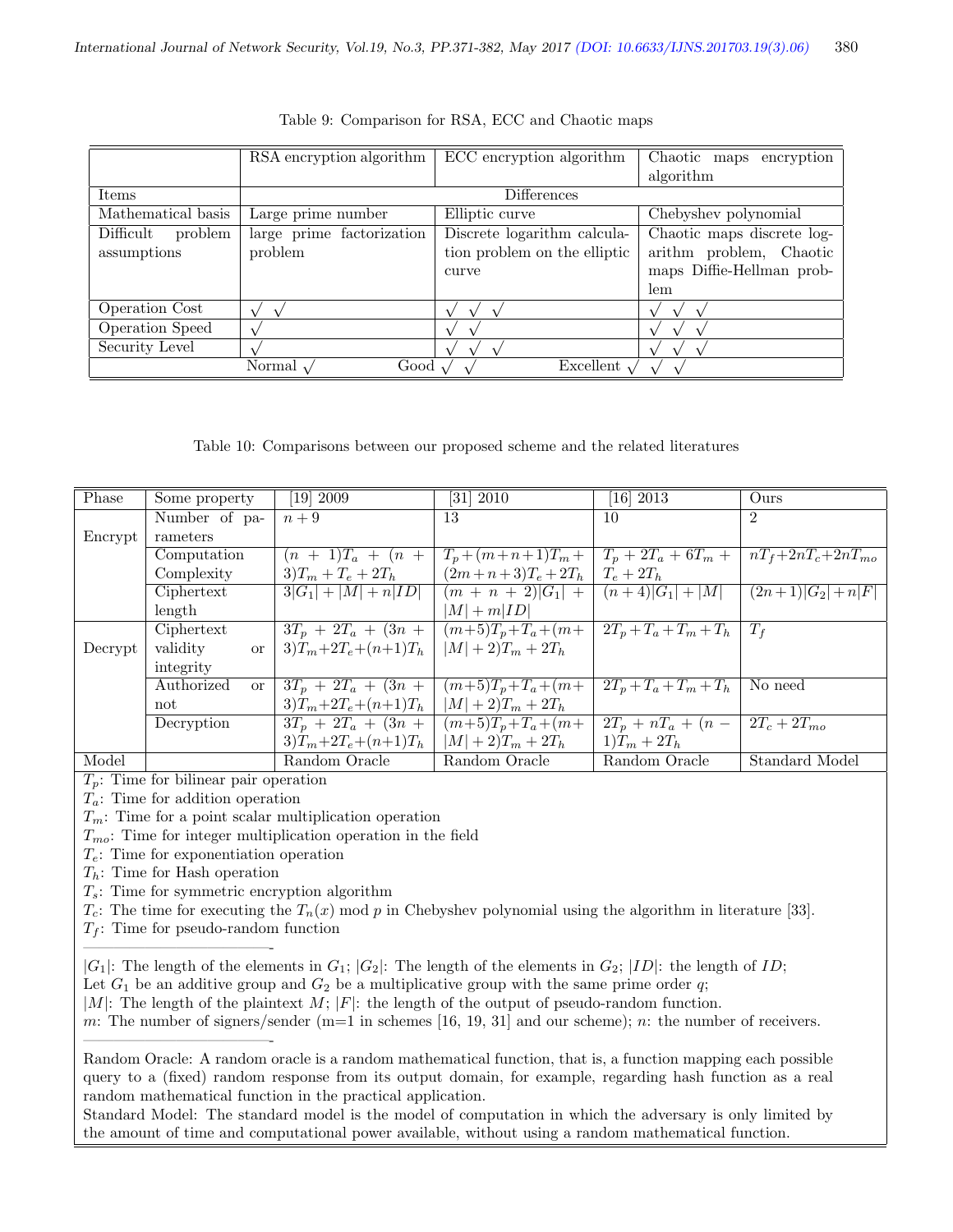- [10] J. C. Jiang, Y. H. Peng, "Chaos of the Chebyshev polynomials," Natural Science Journal of Xiangtan University, vol. 19, no. 3, pp. 37–39, 1996.
- [11] L. Kocarev, S. Lian, *Chaos-Based Cryptography*: Theory, Algorithms and Applications, pp. 53–54, 2011.
- [12] C. C. Lee, D. C. Lou, C. T. Li, C. W. Hsu, "An extended chaotic-maps-based protocol with key agreement for multi server environments," Nonlinear Dynamics, vol. 76, no. 1, pp. 853–866, 2014.
- [13] H. Li, L. Pang, "Cryptanalysis of Wang et al.'s improved anonymous multi-receiver identity-based encryption scheme," IET Information Security, vol. 8, no. 1, pp. 8–11, 2014.
- [14] J. Minonzio, M. Talmant and P. Laugier, "Multiemitters and multi-receivers probe for long cortical bone assessment," Journal of the Acoustical Society of America, vol. 127, no. 3, pp. 2032–2035, 2010.
- [15] PR Newswire, "Ticketmaster Launches New, Innovative CAPTCHA Solutions, Making The Fan Experience Better," PR Newswire, US, 2013. (http://www.prnewswire.com/news-releases/ ticketmaster-launches-new-innovative-captcha -solutions-making-the-fan-experience-better -189000181.html)
- [16] L. Pang, H. Li, L. Gao, Y. Wang, "Completely anonymous multi-recipient signcryption scheme with public verification," PLoS ONE vol. 8, no. 5, 2013.
- [17] H. Qin, Y. Dai and Z. Wang, "Identity-based multi-receiver threshold signcryption scheme," Security and Communication Networks, vol. 4, no. 11, pp. 1331–1337, 2011.
- [18] K. R. Santosh, C. Narasimham, and P. Shetty, "Cryptanalysis of multi-prime RSA with two decryption exponents," International Journal of Electronics and Information Engineering, vol. 4, no. 1, pp. 40– 44, 2016.
- [19] S. S. D. Selvi, S. S. Vivek, R. Srinivasan, C. P. Rangan, "An efficient identity-based signcryption scheme for multiple receivers," in Proceedings of the 4th International Workshop on Security, pp. 71–88, 2009.
- [20] A. Shamir, "Identity-Based Cryptosystems and Signature Schemes," Lecture Notes in Computer Science, vol. 196, pp. 47–53, Springer, 1985.
- [21] Z. Shen, H. Yu, Y. Hu and C. Shen, "Joint symbol detection for multi-receiver without signal synchronization and array alignment," IEEE Communications Letters, vol. 18, no. 10, pp. 1755–1758, 2014.
- [22] Y. X. Sun, H. Li, "Efficient signcryption between TPKC and IDPKC and its multi-receiver construction," Science in China. Series F: Information Sciences, vol. 53, no. 3, pp. 557–566, 2010.
- [23] Z. Tan, "A chaotic maps-based authenticated key agreement protocol with strong anonymity," Nonlinear Dynamics, vol. 72, pp. 311–320, 2013.
- [24] H. Wang, "Anonymous multi-receiver remote data retrieval for pay-TV in public clouds," IET Information Security, vol. 9, no. 2, pp. 108–118, 2015.
- [25] H. Wang, H. Zhang, J. Li and X. U. Chen, "A(3,3) visual cryptography scheme for authentication," Journal of Shenyang Normal University(Natural Science Edition), vol. 31, no. 3, pp. 397–400, 2013.
- [26] H. Wang, Y. Zhang, H. Xiong and B. Qin, "Cryptanalysis and improvements of an anonymous multireceiver identity-based encryption scheme," IET Information Security, vol. 6, no. 1, pp. 20–27, 2012.
- [27] X. Wang, J. Zhao, "An improved key agreement protocol based on chaos," Communications in Nonlinear Science and Numerical Simulation, vol. 15, pp. 4052– 4057, 2010.
- [28] Q. Xie, J. Zhao, X. Yu, "Chaotic maps-based three-party password-authenticated key agreement scheme," Nonlinear Dynamics, vol. 74, pp. 1021– 1027, 2013.
- [29] J. H. Yang, T. J. Cao, "Provably secure three-party password authenticated key exchange protocol in the standard model," Journal of Systems and Software, vol. 85, pp. 340–350, 2012.
- [30] E. J. Yoon, K. Y. Yoo, J. W. Hong, S. Y. Yoon, D. I. Park and M. J. Choi, "An efficient and secure anonymous authentication scheme for mobile satellite communication systems," Eurasip Journal on Wireless Communications and Networking, vol. 10, pp. 1687– 1695, 2011.
- [31] B. Zhang, Q. Xu, "An ID-based anonymous signcryption scheme for multiple receivers secure in the standard model," in Proceedings of the AST/UCMA/ISA/CAN Conferences, pp. 15–27, 2010.
- [32] J. Zhang, J. Mao, "An improved anonymous multireceiver identity-based encryption scheme," International Journal of Communication Systems, vol. 28, pp. 645–658, 2015.
- [33] L. Zhang, "Cryptanalysis of the public key encryption based on multiple chaotic systems," Chaos Solitons Fractals, vol. 37, no. 3, pp. 669–674, 2008.

Yang Sun obtained his master degree in Information Science and Engineering from Northeastern University. Yang Sun is a full associate professor of the Kexin software college at Shenyang Normal University. He is also a department head of network engineering. He has research interests in wireless networks, mobile computing, cloud computing, social networks and network security. Yang Sun had published more than 15 international journal and international conference papers on the above research fields.

Hongfeng Zhu obtained his Ph.D. degree in Information Science and Engineering from Northeastern University. Hongfeng Zhu is a full associate professor of the Kexin software college at Shenyang Normal University. He is also a master's supervisor. He has research interests in wireless networks, mobile computing, cloud computing, social networks, network security and quantum cryptography. Dr. Zhu had published more than 50 international journal papers (SCI or EI journals) on the above research